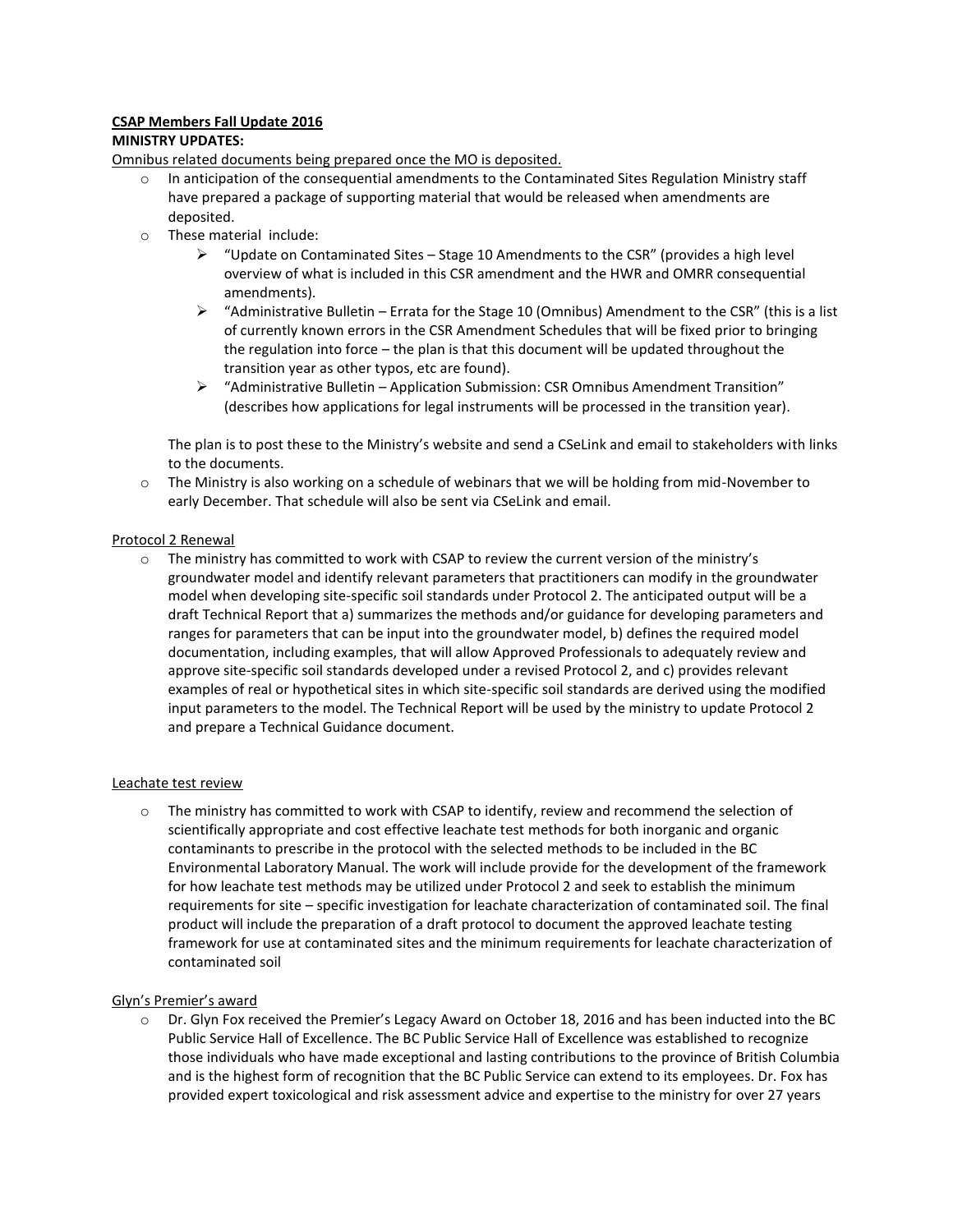and has led both the former Science and Standards Section of the Environmental Management Branch, and the Science and Standards Unit of the Land Remediation Section for more than 20 years.

#### [View Glyn Fox Legacy video](http://www2.gov.bc.ca/gov/content/governments/organizational-structure/public-service/hall-of-excellence/glyn-fox)

#### Update on HWR/CSR Decoupling

- o LRS continues to field questions about the implementation of the CSR/HWR decoupling. Under the amended regime, it is acceptable to treat soil qualifying as "on site media" on the contaminated site of origin and to dispose of it at an off-site landfill permitted to receive the treated soil. Should there be any discharge to the environment in the management of the soil prior to its acceptance at the landfill, you will require a separate authorization under the *Environmental Management Act* (EMA) Please also note the requirements of Protocol 3 – Blending, Mixing or Dilution as a Remediation Approach.
- $\circ$  LRS is working on the development of additional protocols to more fully support the decoupling provisions and, in the meantime, we appreciate consultants submitting details about their proposed soil treatment/stabilization process to ensure that the remediation strategy is in compliance with the regulations.

# **CSAP COMMITTEE UPDATES: Performance Assessment Committee**

#### **Detailed Screening**

The Detailed Administrative Screening (DAS) continues to be an important step in ensuring that the documentation supplied with AP Submissions is complete and accurate. In order to meet our time commitments to the AP's, the pool of DAS's has been expanded by 3 AP's all who have undertaken training to assist them in their new role. In order to continue with improvements to the system, all AP's will know be asked to complete a survey once their Submission has been screened to identify any issues which arose from the DAS or Preliminary Administrative Screening (PAS) process. Please identify as specifically as possible the issue you encountered and, if possible, a suggested amendment which would benefit the system.

A recent Webinar, and discussed separately in the newsletter, was conducted to update AP's on Screening feedback from MOE and is available to review by all AP's.

As part of continued efforts to improve the Performance Assessment (PA) process, the committee is seeking CSAP Members opinions on the performance assessment process in general, as well as examples of 'grey' areas where clarification of Ministry expectations or requirements is needed. For example, wording of risk controls related to controlling future vegetation in Schedule B of legal instruments varies widely. Would it be helpful to request the Ministry to provide consistent Schedule B statements for use in instruments?

The PAC has posted over 150 Lessons Learned from Performance Assessments to date. We are seeking feedback on the format of the PA Lessons Learned as provided on the CSAP website.

The PAC provides the following comments based on recent experiences reviewing submissions as part of the performance assessment process:

 The lateral and vertical extent of residual impacts being considered in a risk assessment need to be clearly identified to allow PA Panel Members to confirm delineation and, where stated as a risk control, the presence of a thickness of clean fill or a hard surface. The use of perpendicular cross sections is highly recommended. In addition,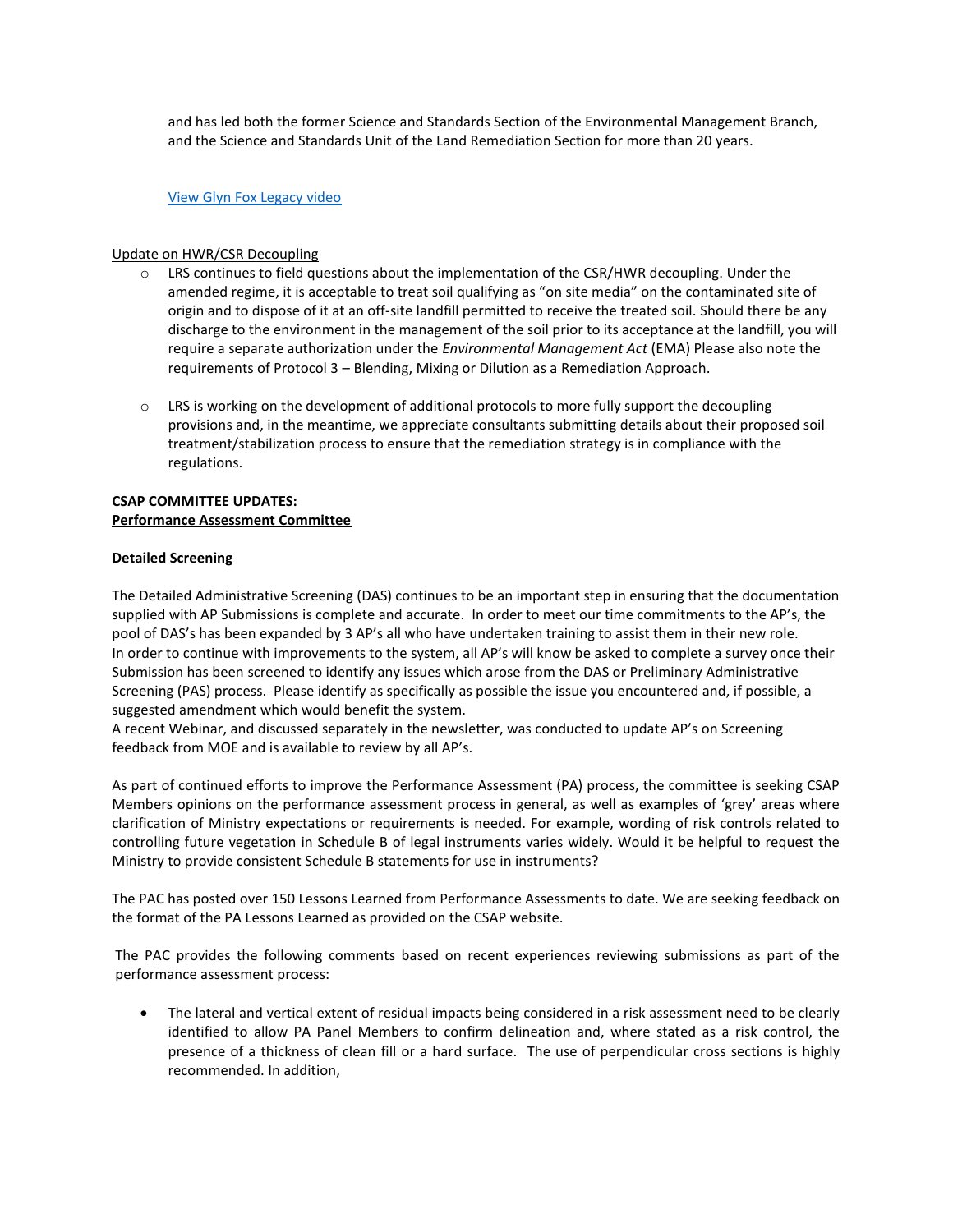- If using the vapour attenuation factor for high density residential land use (for example an underground parking garage currently constructed with an operational HVAC system), the site risk type is a Type 2 and a PVP is required.
- Where report authors rely on findings of reports prepared by others it should be clearly stated whether Ministry requirements for investigation and remediation are met; specifically with respect to identification of APECs and PCOCs, including status of a facility prior to decommissioning. The reliance statement should also confirm that all supporting data has been reviewed for reliability and completeness.



# **CSAP Submissions by Sector: Summary up to September 23, 2016**.

# **Technical Review Committee**

1) CSAP's Technical Review Committee is soliciting R&D ideas!

CSAP sets aside funds for R&D projects that will benefit CSAP practice. Through requests from CSAP committees, MOE, and the Board of Directors – potential R&D projects are identified to the Technical Review Committee. In addition, CSAP solicits ideas from the membership.

*We are now calling for R&D ideas for the 2017/2018 fiscal year.* By November 15 2016, submit the following information for your idea to be considered:

- Brief problem statement
- Objective of R&D project
- High-level list of tasks to deliver the project
- Indicate if you are interested in leading the project or not (or how you think the work should be led and scoped)

The Technical Review Committee will be reviewing these proposed ideas alongside other requests for funding. If your idea is selected, you will be approached to prepare a more detailed proposal (or a call for proposals will be made). R&D ideas should be submitted by November 15 2016 to Janet at CSAP at [communications@csapsociety.bc.ca.](mailto:communications@csapsociety.bc.ca)

2) MoE and CSAP are jointly funding a working group with participation from members of CSAP, SAB and BC ELTAC as well as MoE staff to develop a leachate test protocol. The objective of the protocol is to identify leachate test methods that may be utilized under Protocol 2 (Site-specific Numerical Soil Standards) in lieu of application of the groundwater model used for calculation of the soil-water pathway soil standards in the current CSR Schedule 5 (Matrix Numerical Soil Standards). Leachate test methods may also be utilized under Protocol 12 (Site Risk Classification, Reclassification and Reporting); Protocol 13 (Screening Level Risk Assessment) and for soil relocation. Beginning work in September 2016, the working group is aiming to submit a draft protocol document to MoE in January 2017 for review and consultation.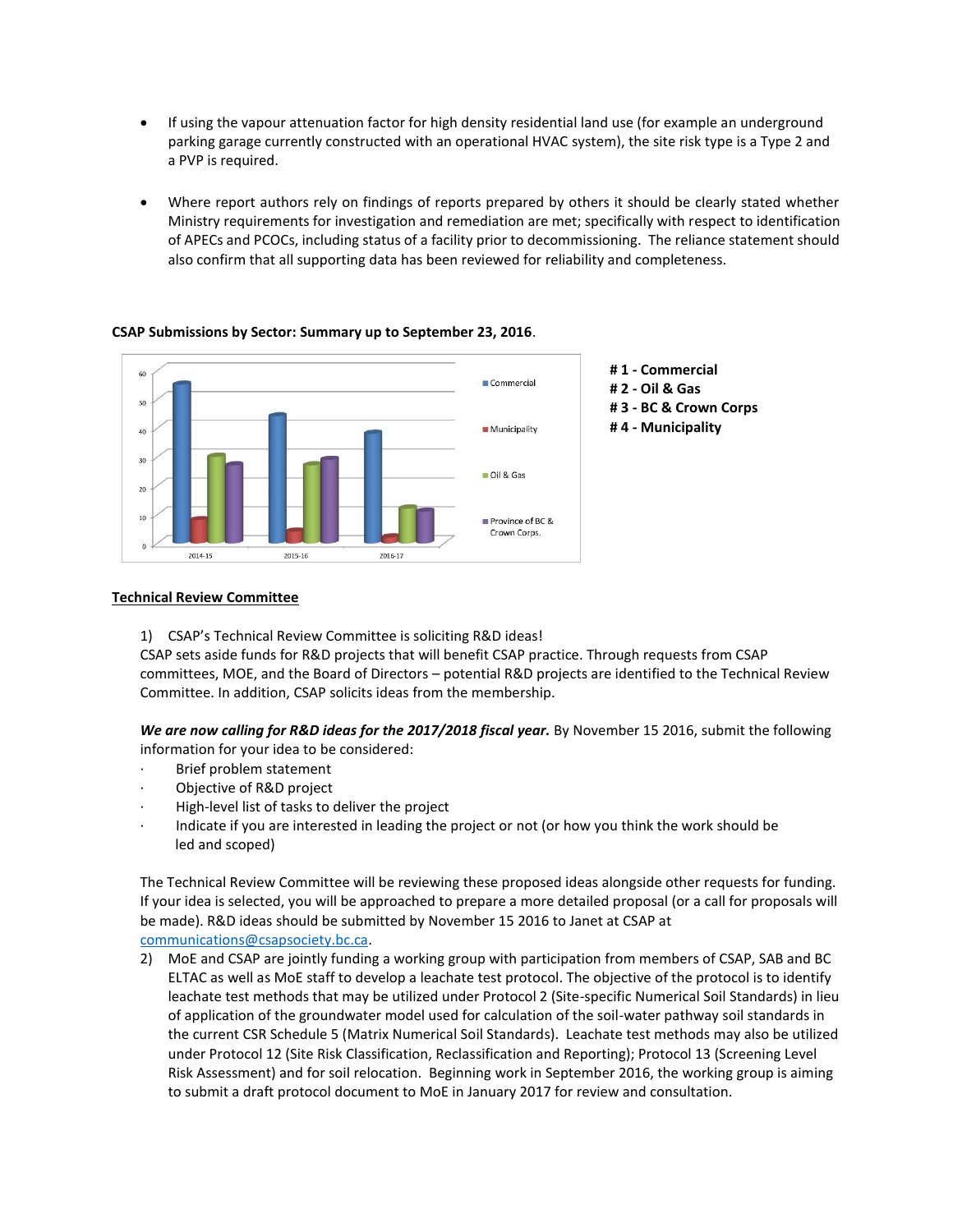### **Membership Committee (Chair, Scott Steer)**

To improve the quality and efficiency of the exam process this year we have switched to a new local psychometric expert and exam software provider. Our new psychometric consultant, Dallie Sandilands, participated in our exam development workshops and helped in the process of setting the cut-off scores for our exams. Our new software provider, On-Track Corporate Training Ltd., has developed exam software customized to our needs. The exams in November will be conducted in the On-Track computer lab which will minimize the possibility of any disruption. **Salute to retiring member Ken Evans, P. Eng.**

Ken has been a Numerical AP since May 27, 2005 and will be retiring in December 2016. He was very active with committee work:

> Professional Development Sub-Committee (past Chair) – member Mar 2008 to Jun 2012. Discipline Committee - Member Feb 2013 to Dec 2016. Ken was also an active PA Panel member 2009-14.

Ken's experience and kind manner will be missed.

### **Professional Development Committee**

Please join us **November 23rd for the CSAP Society's Annual Fall Workshop**. Our agenda includes the latest and greatest on hot topics like professional judgement, TG4 updates, bedrock assessment, and pre-approvals. Our agenda includes the latest and greatest on hot topics like professional judgement, TG4 updates, bedrock assessment, hazardous waste regulation amendments and pre-approvals. And then we'll wrap things up with a presentation on false positives in analytical data – you'll want to hear what Peter Reid has to say about VPHv.

**[Registration and draft Agenda available now.](http://csapsociety.bc.ca/events/)**

### **1) Most Recent Webinar:**

CSAP would like the thank those who attended our Webinar on Oct  $6<sup>th</sup>$  2016 on Detailed Screening Updates and completion of the SoSC where DW does not apply. Tara Kennedy undertook a review of recent Detailed Screening feedback comments which AP's should find helpful in completing their submissions. Duncan Macdonald and Paul Webb then undertook a review of the MOE requirements on information required in the SoSC when a declaration that DW does not apply has been indicated. This webinar, along with the Annotated SoSC should be reviewed if you are unsure of what information is required to be in the SoSC when DW is deemed not to apply. Amy Sloma and Annette Mortenson of MOE kindly participated to take questions from AP's regarding the DW exemption. The webinar was moderated by Bob Symington who encourages you to watch out for the upcoming webinars in the 2016/2017 series.

# **2) Upcoming CSAP PD Webinars**

CSAP is looking for volunteers who may have expertise in these areas and who are willing to volunteer 8 hours of time to prepare and present these webinars. Please contact CSAP, Andrew Sorensen (PD Committee Chair) or Bob Symington (Webinar Coordinator).

| Date                             | Topic                                                                                                                                                                                                     |  |
|----------------------------------|-----------------------------------------------------------------------------------------------------------------------------------------------------------------------------------------------------------|--|
| November 10 <sup>th</sup> , 2016 | Groundwater - Determination of DW applicability, Groundwater models -<br>SLRA and Bioscreen, Modelling of contaminant plumes (BTEX). George<br>Szefer and Remi Odense will participate in the QA section. |  |
| February TBA, 2017               | Risk Conditions and PVPs, Risk Based CoCs, AG11 Communications                                                                                                                                            |  |